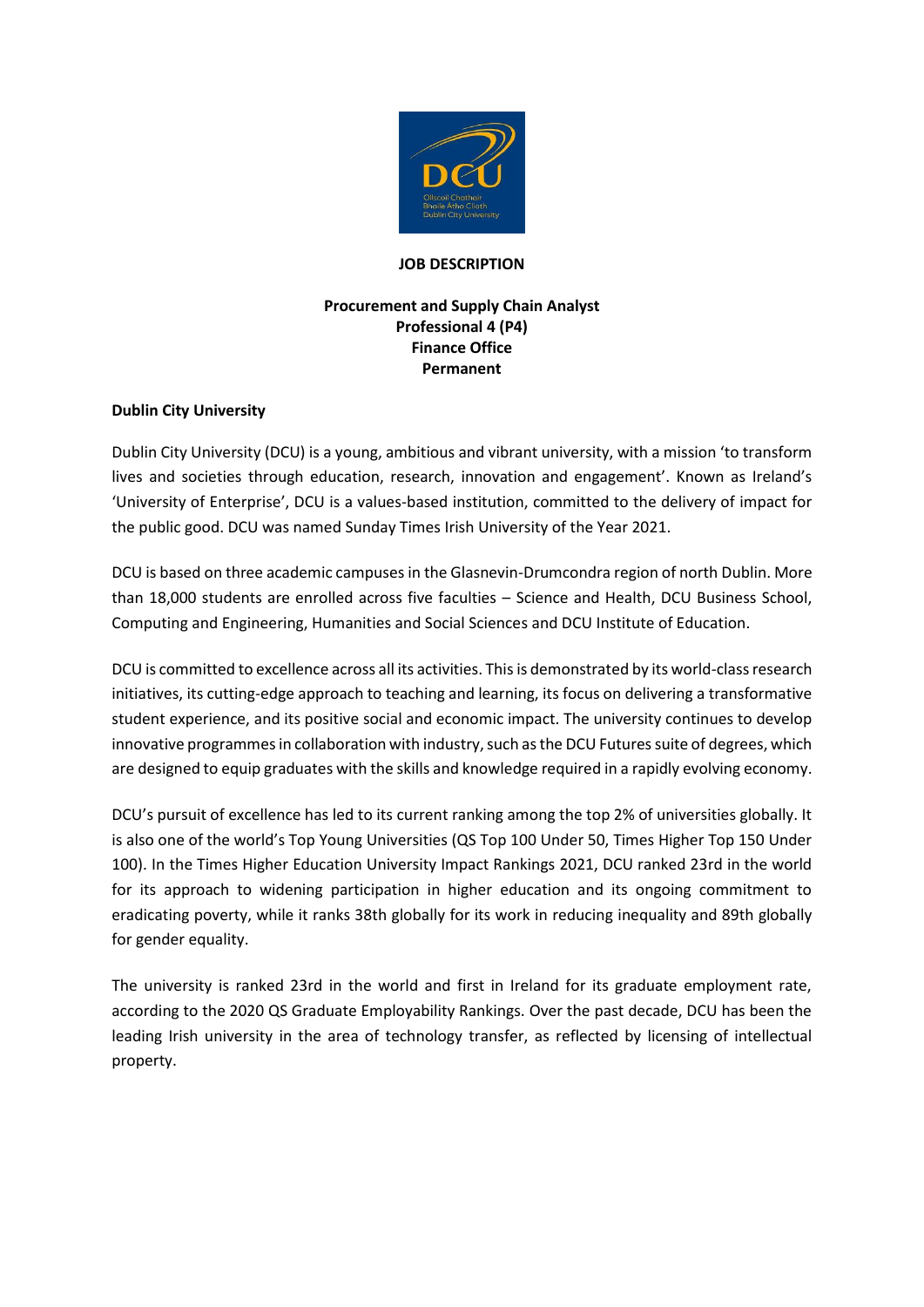## **Overview of the department**

The Finance Office has overall responsibility for the financial environment within the University and provides a comprehensive range of services to DCU Faculties, Schools, Research Centres, Support Departments and thirteen wholly owned commercial companies.

## **Role Profile**

This Procurement and Supply Chain Analyst role is part of the Finance Office Central Procurement Team, and supports the team delivering procurement and supply chain objectives across the University and the DCU Commercial Group of companies. The role represents an exciting opportunity for the ideal candidate to work across a range of expenditure categories, for goods, services and works, with overall annual values typically in the order of €90m.2 The Procurement and Supply Chain Analyst role will report to the Strategic Procurement and Supply Chain Manager and will liaise closely with other Finance Office teams, colleagues within the University and subsidiary companies, and also with external stakeholders.

## **Duties and Responsibilities**

The duties and responsibilities of the position include, but are not restricted to, the following:

- Responsible for the review and approval on-line within the Agresso financial system of purchasing expenditure requests, ensuring that the procurement process is appropriate and in line with DCU policies and regulations.
- Preparation, analysis and collation of financial reports from the Agresso financial system data and other sources that assists the procurement team in delivery of responsibilities, including across procurement planning, compliance, contract management, and supply chain management.
- Summarise responses to tenders and prepare submissions for the Procurement Team.
- Assist the Procurement Team in tender competitions, in the building of specifications, and with engagements with central procurement government agencies.
- Assist the Strategic Procurement and Supply Chain Manager and the Procurement team in the preparation of procurement analysis packs in advance of scheduled meetings with internal departments, schools, research centres, and subsidiary companies.
- The preparation of expenditure projections and aggregation analysis, and develop proposals for value for money solutions.
- Preparation of monthly KPIs and work plan status reports for the Strategic Procurement and Supply Chain Manager.
- Provide assistance in responding to both internal and external audit requests, including ensuring requested documents are available and/or exchanged through secure audit portals.
- Assist in the review of product code listings on the Agresso financial system, to ensure categorisations are kept up to date and provide for multi-level reporting outputs.
- Assist in the development of Finance Systems upgrades, enhancements and process developments, as they relate to the procurement to pay cycle, such as undertaking end user acceptance testing.
- Assist the Procurement Team to ensure that procurement information is up-to-date and accurate on the DCU website, as well as ensuring all automatic alerts from financial systems to third parties are updated as required and functioning appropriately.
- Provide tier 1 support for queries submitted via central contact points for the Procurement Team